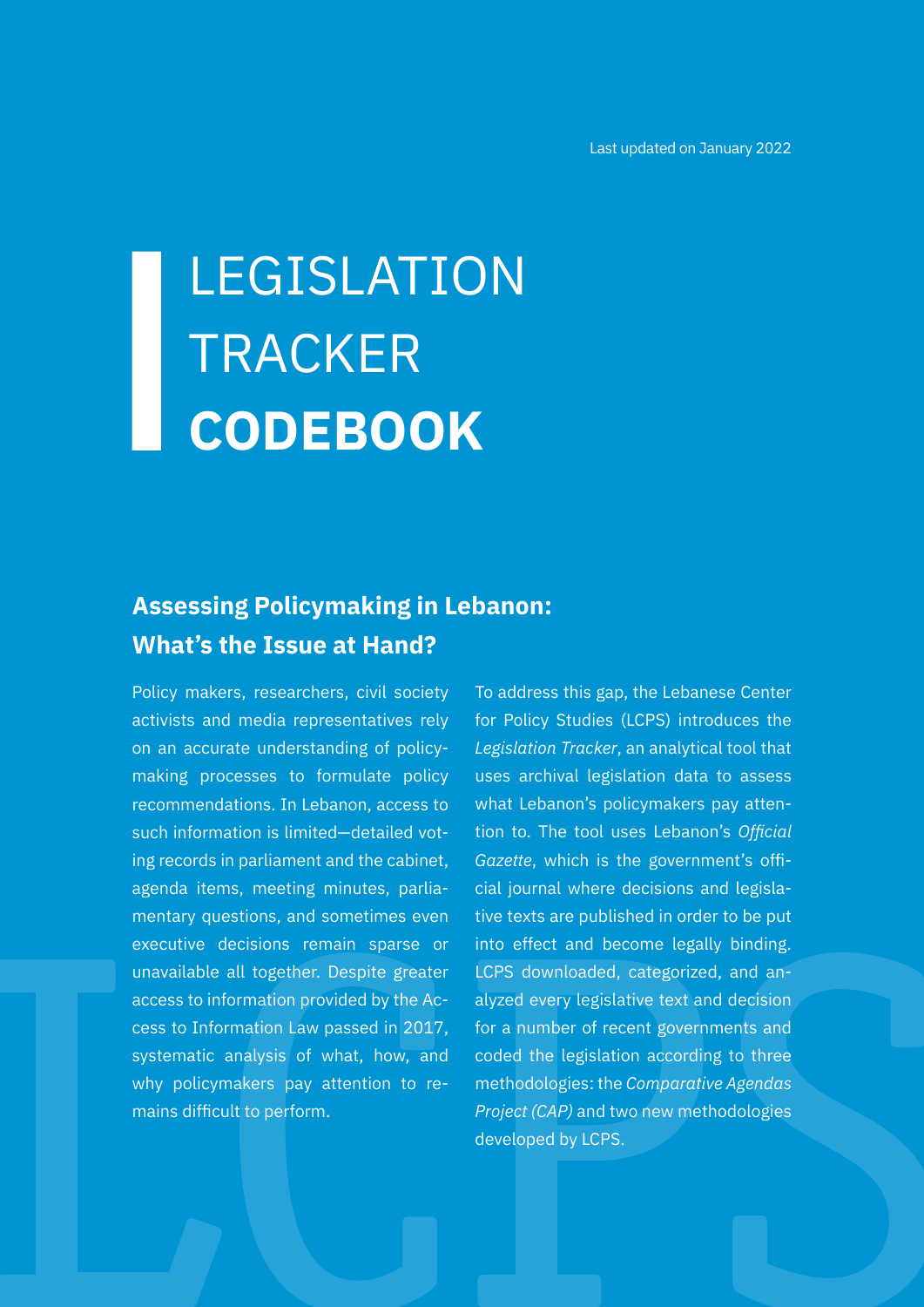## **Why is Political Agenda Setting Important?**

Policymakers' attention is finite. They are confronted with a constant stream of information about a wide variety of topics, from security and immigration to education and the economy.<sup>1</sup> This abundance of information requires prioritization in order to enable policymakers to concentrate and respond to the most pressing and important issues. The attention policymakers can pay to policy issues is scarce and thereby limits the number of issues that can be addressed at the same time.<sup>2</sup>

The priorities a government identifies determine its political agenda, according to which it issues legislation.<sup>3</sup> A political agenda, then, is the set of issues that receives serious attention from policymakers at any given time.4 The main concept in this definition is the 'attention' policy-

makers pay, which puts an issue on the agenda when policymakers prioritize it and elevate its importance relative to others. Defining and constructing a measure of attention is, therefore, the key methodological challenge to assessing political processes.

The Legislation Tracker takes legislation and government decisions as a measure of political attention and uses agenda-setting theory to identify issues that dominate the Lebanese governments' political agenda.<sup>5</sup> By being able to categorize and showcase government decisions across several dimensions, such as policy area or the legal instruments used, the Tracker enables systematic insights into what governments prioritize.

<sup>1</sup> Bryan D. Jones and Frank R. Baumgartner, *The Politics of Attention: How Government Prioritizes Problems* (Chicago: University of Chicago Press, 2005), https://doi.org/10.1057/ap.2008.26.

<sup>2</sup> Bryan D. Jones, *Politics and the Architecture of Choice - Bounded Rationality and Governance* (Chicago: University of Chicago Press, 2001).

<sup>3</sup> Maxwell McCombs and Jian-hua Zhu, 'Capacity, Diversity, and Volatility of the Public Agenda: Trends from 1954- 1994,' *Public Opinion Quarterly* 59, no. 4 (1995): 495–525, https://doi.org/10.1086/269491; John W. Kingdon, *Agendas, Alternatives and Public Policies*, 2nd edition (New York: HarperCollins, 2003); Jochen Peter and Cleas de Vreese, 'Agenda-Rich, Agenda-Poor: A Cross-National Comparative Investigation of Nominal and Thematic Public Agenda Diversity,' *International Journal of Public Opinion Research* 15, no. 1 (2003): 44–64.

<sup>4</sup> Kingdon, *Agendas, Alternatives and Public Policies*, 3.

<sup>5</sup> Will Jennings et al., 'Effects of the Core Functions of Government on the Diversity of Executive Agendas,' *Comparative Political Studies* 44, no. 8 (2011): 1001–30, https://doi.org/10.1177/0010414011405165; Peter John, Shaun Bevan, and Will Jennings, 'The Policy-Opinion Link and Institutional Change: The Legislative Agenda of the UK and Scottish Parliaments,' *Journal of European Public Policy* 18, no. 7 (2011): 1052–68, https://doi.org/10.1080/13 501763.2011.599982.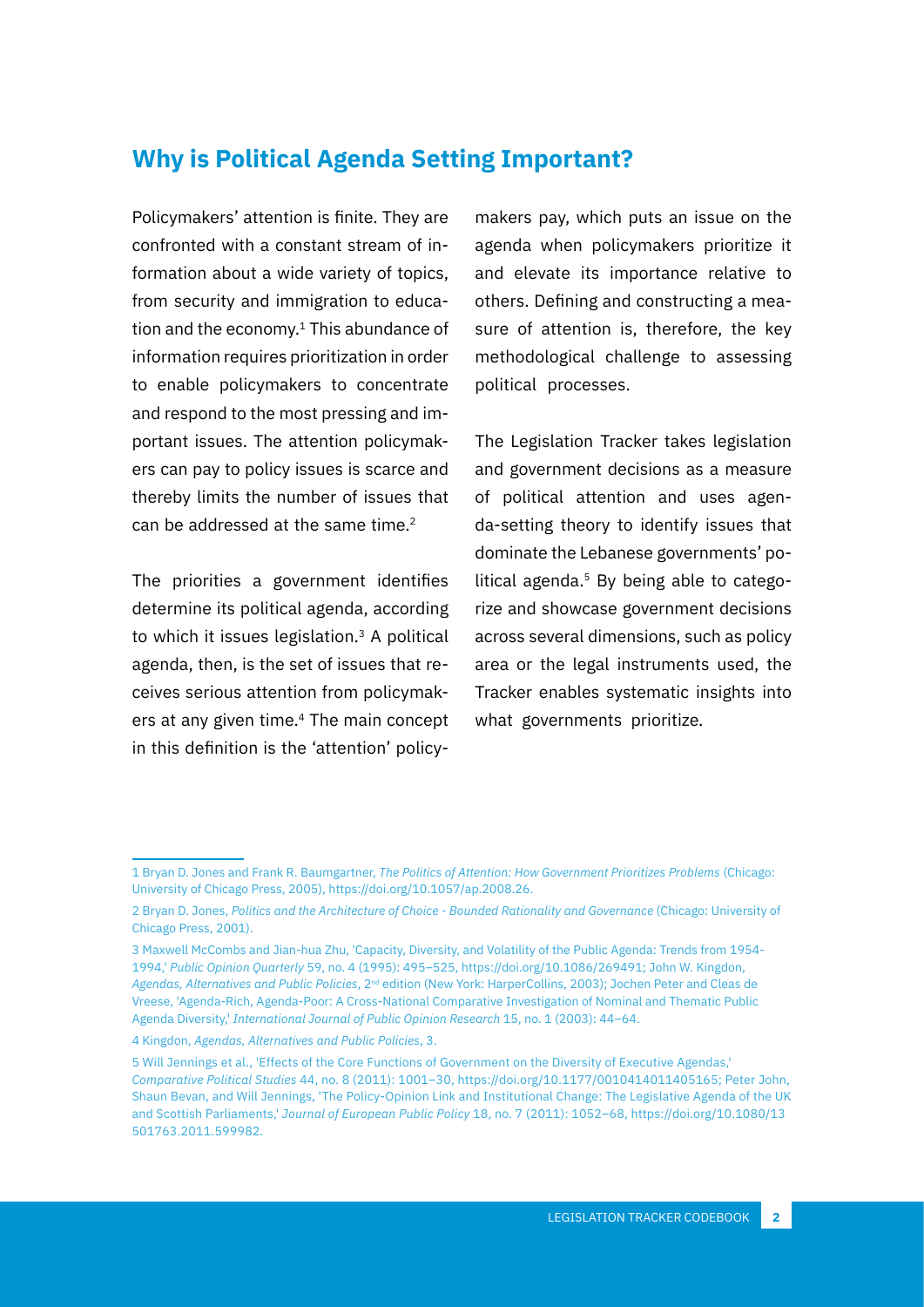## **The Coding Schemes**

We distinguish three dimensions of policymaking: the policy area, nature, and administrative function of a legislative text. The full list of codes is provided below.

#### **Policy area**

A policy area is a thematic field to which a legislative process pertains, such as education and the environment. To differentiate policy areas, we leverage the methodology of the Comparative Agendas Project (CAP), which offers a publicly available and widely used codebook that allows a comparison of political agendas across a wide set of countries. The codebook differentiates 21 major topics and 220 subtopics. Each legislative text is attributed to one major topic and one subtopic.

#### **The 'nature' of legislation**

The 'nature' of a legislation reflects what a text is being used for, that is, whether it regulates or administers something related to a specific issue, or whether it specifies an agreement with another state or external entity. Each text can be of one of three categories in nature:

**Regulatory** legislations introduce or change a generally applicable, impersonal rule that applies a law or regulation to a set of concerned individuals or organizations. Examples of a regulatory text include the introduction or change of educational curricula, changes in tax codes, or electoral law reforms.

- **Administrative** legislations are those that apply an already existing rule or regulation to a specific individual or organization. Examples of an administrative text are naturalizations of persons, the issuance of trade licenses, or the granting of a tax break to a specific organization.
- **International agreements** are all legislative texts that specify an agreement with an entity of another country, such as Memoranda of Understanding or trade agreements.

#### **Administrative function**

For each administrative legislation, we further differentiate its administrative function. A function is a specific task a legislative text performs, such as providing licenses, applying corrections to previously issued legislative texts, or appointing bureaucrats to governmental positions. Based on extensive reviews, we distinguish 38 different functions. Note that the functions of legislative texts change over time so that other functions might become available as additional time periods are added.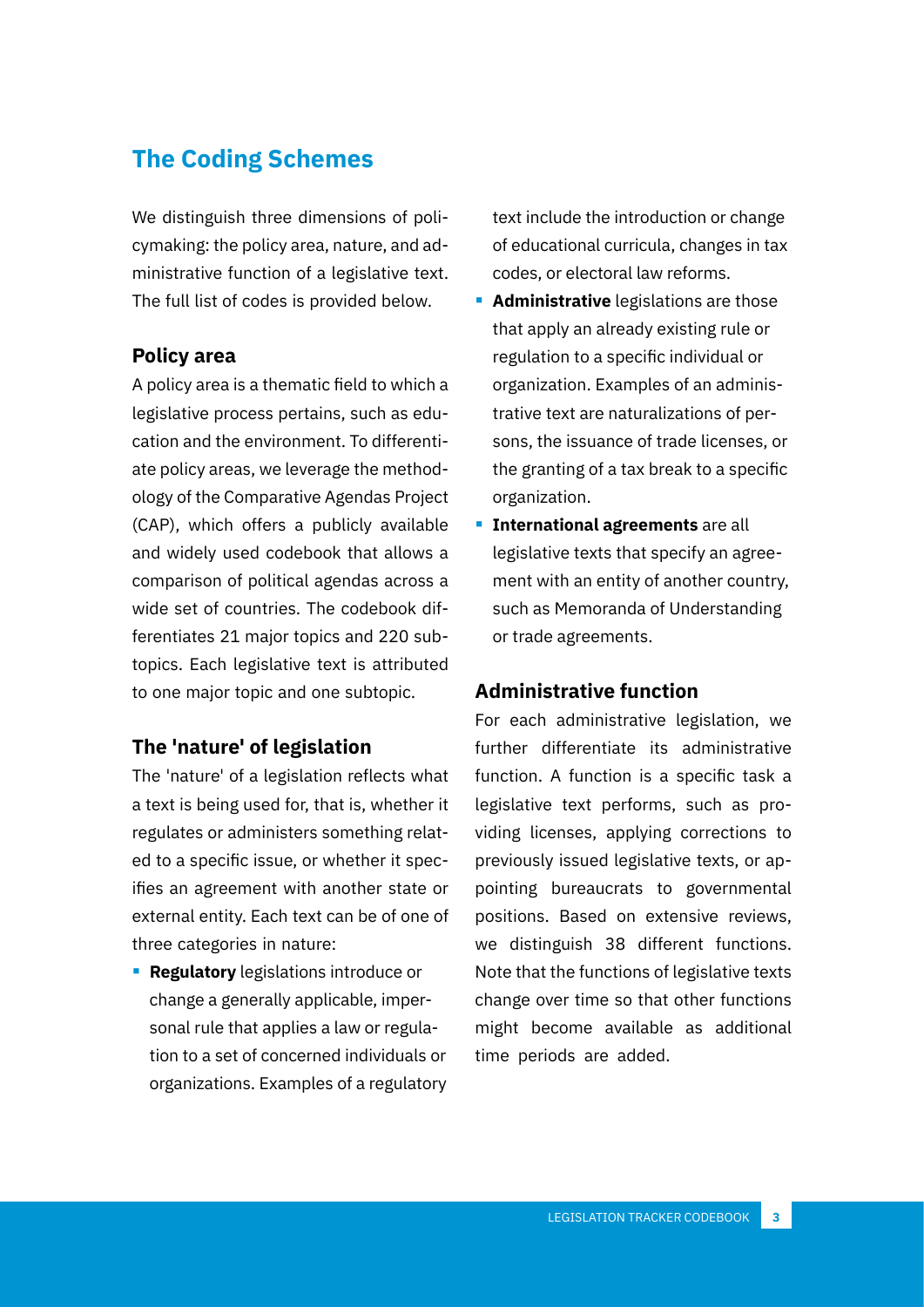## **The Coding Hierarchy**

The figure below sketches out the coding hierarchy applied for each text. We first assign each text a nature. If a text is coded as regulatory in nature, it is directly assigned a policy area under the CAP coding methodology. If a text is administrative in nature, we first assign an administrative function to each text. All texts are then assigned policy areas, except naturalizations and registrations, which we report as separate policy areas. International agreements are neither assigned to an administrative function nor to a policy area.

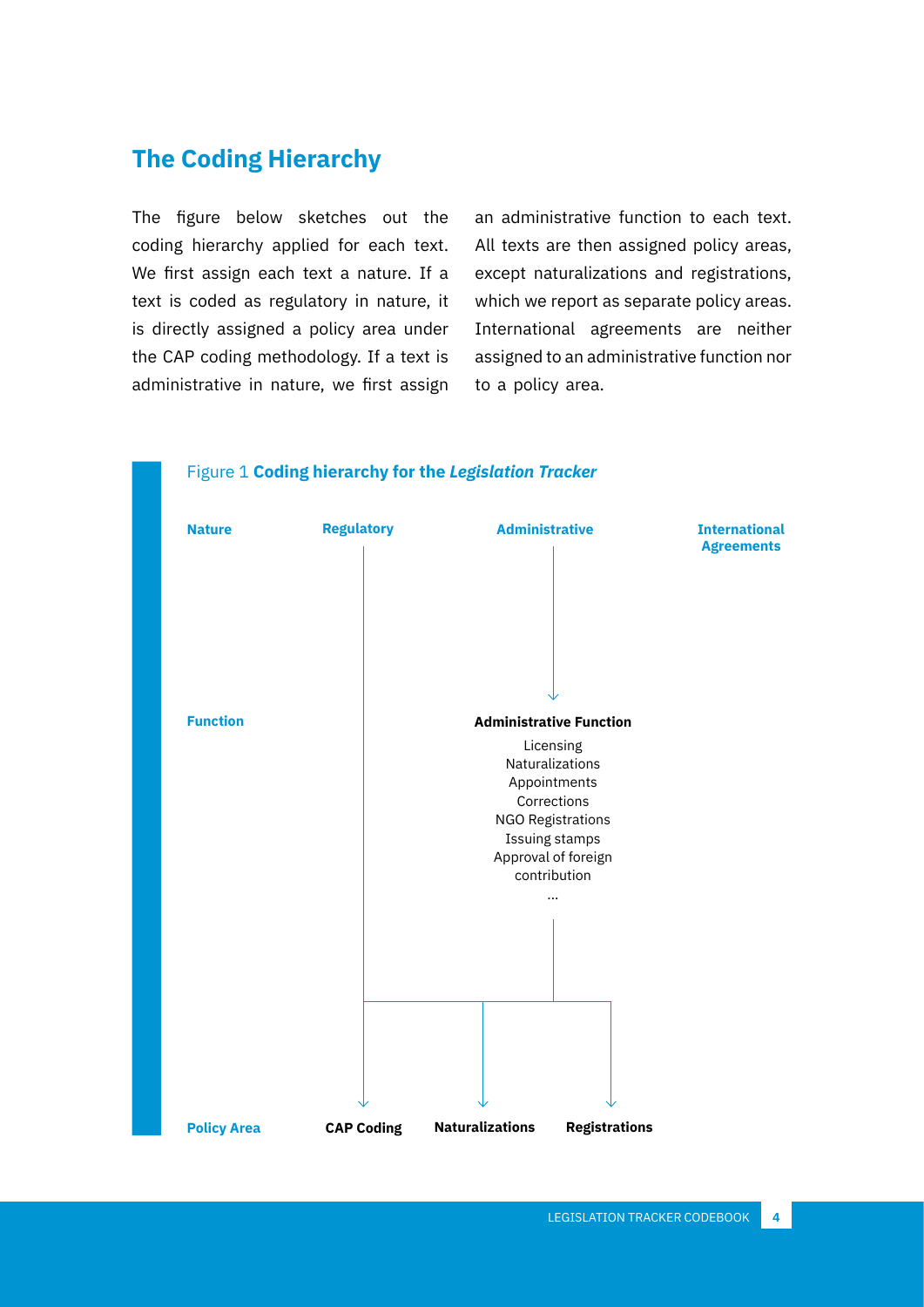## **The Codes**

### **Policy Areas**

The CAP categories for policy areas contain the following codes. For further reference, please see the CAP master codebook and other sources on comparativeagendas.net.<sup>6</sup>

| <b>Policy Area</b><br>& Code | <b>Sub Policy Area</b>       | <b>Definition</b>                                                                                                      |
|------------------------------|------------------------------|------------------------------------------------------------------------------------------------------------------------|
| Macroeconomics               |                              |                                                                                                                        |
| 100                          | General                      | Includes issues related to general domestic macroeconomic<br>policy.                                                   |
| 101                          | <b>Interest Rates</b>        | Includes issues related to inflation, cost of living, prices, and<br>interest rates                                    |
| 103                          | Unemployment Rate            | Includes issues related to the unemployment rate, impact of<br>unemployment                                            |
| 104                          | Monetary Policy              | Includes issues related to the monetary policy, central bank,<br>and the treasury                                      |
| 105                          | <b>National Budget</b>       | Issues related to public debt, budgeting, and efforts to<br>reduce deficits                                            |
| 107                          | <b>Tax Code</b>              | Includes issues related to tax policy, the impact of taxes, and<br>tax enforcement                                     |
| 108                          | <b>Industrial Policy</b>     | Includes issues related to manufacturing policy, industrial<br>revitalization and growth                               |
| 110                          | Price Control                | Includes issues related to wage or price control and<br>emergency price controls                                       |
| 199                          | Other                        | Includes issues related to other macroeconomics subtopics                                                              |
| <b>Civil Rights</b>          |                              |                                                                                                                        |
| 200                          | General                      | Includes issues related generally to civil rights and minority<br>rights                                               |
| 201                          | Minority Discrimination      | Includes issues related to minority, ethnic, and racial group<br>discrimination                                        |
| 202                          | <b>Gender Discrimination</b> | Includes issues related to sex, gender, and sexual orientation<br>discrimination                                       |
| 204                          | Age Discrimination           | Includes issues related to age discrimination, including<br>mandatory retirement age policies                          |
| 205                          | Handicap Discrimination      | Includes issues related to handicap and disease<br>discrimination                                                      |
| 206                          | <b>Voting Rights</b>         | Includes issues related to voting rights, expanding or<br>contracting the franchise, participation, and related issues |
| 207                          | Freedom of Speech            | Issues related to freedom of speech, religious freedoms, and<br>other types of freedom of expression                   |

6 [https://www.comparativeagendas.net/datasets\\_codebooks](https://www.comparativeagendas.net/datasets_codebooks)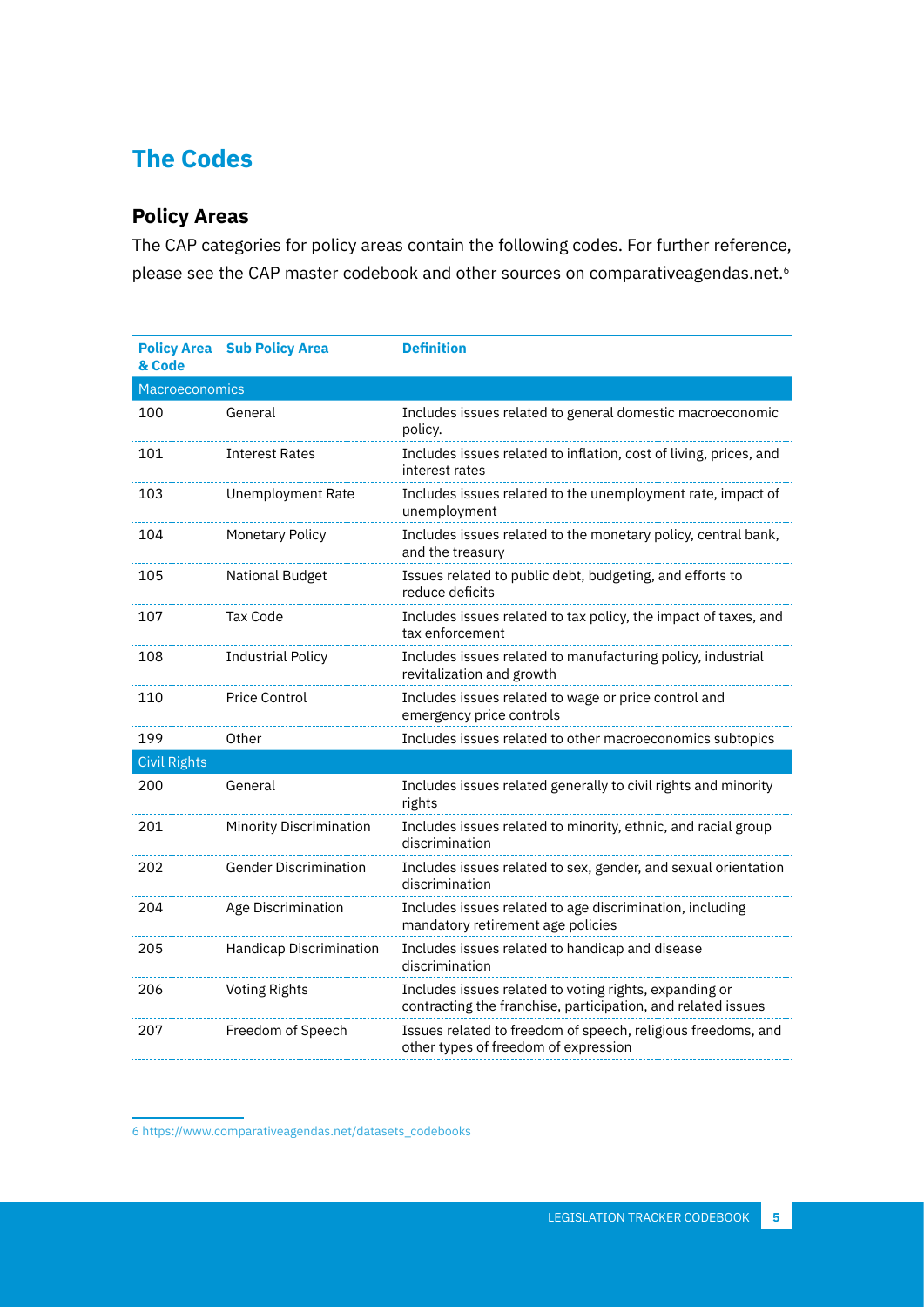| 208           | Right to Privacy            | Includes issues related to privacy rights, including privacy<br>of records, access to government information, and abortion<br>rights                     |
|---------------|-----------------------------|----------------------------------------------------------------------------------------------------------------------------------------------------------|
| 209           | Anti-Government             | Includes issues related to anti-government activity groups,<br>such as the communist party and local insurgency groups                                   |
| 299           | Other                       | Includes issues related to other civil rights subtopics                                                                                                  |
| <b>Health</b> |                             |                                                                                                                                                          |
| 300           | General                     | Includes issues related generally to health care, including<br>appropriations for general health care government agencies                                |
| 301           | <b>Health Care Reform</b>   | Includes issues related to broad, comprehensive changes in<br>the health care system                                                                     |
| 302           | Insurance                   | Includes issues related to health insurance reform,<br>regulation, availability, and cost                                                                |
| 321           | Drug Industry               | Includes issues related to the regulation and promotion of<br>pharmaceuticals, medical devices, and clinical labs                                        |
| 322           | <b>Medical Facilities</b>   | Issues related to facilities construction, regulation and<br>payments, including waitlists and ambulance services                                        |
| 323           | <b>Insurance Providers</b>  | Includes issues related to provider and insurer payments<br>and regulation, including other types of benefits or multiple<br>benefits                    |
| 324           | <b>Medical Liability</b>    | Includes issues related to medical liability, malpractice<br>issues, medical fraud and abuse, and unfair practices                                       |
| 325           | Manpower                    | Issues related to the supply and quantity of labor in the<br>health care industry, training and licensing                                                |
| 331           | <b>Disease Prevention</b>   | Issues related to disease prevention, treatment, and health<br>promotion, including specific diseases not covered in other<br>subtopics                  |
| 332           | <b>Infants and Children</b> | Includes issues related to infants and children, including<br>coverage and quality of care, health promotion, and school<br>health programs              |
| 333           | Mental                      | Includes issues related to mental health care and mental<br>health disease                                                                               |
| 334           | Long-term Care              | Includes issues related to long-term care, home health care,<br>the terminally ill, and rehabilitation services                                          |
| 335           | Drug Coverage and Cost      | Includes issues related to prescription drug coverage,<br>programs to pay for prescription drugs, and policy to reduce<br>the cost of prescription drugs |
| 341           | <b>Tobacco Abuse</b>        | Includes issues related to tobacco abuse, treatment,<br>education, and health effects                                                                    |
| 342           | Drug and Alcohol Abuse      | Includes issues related to alcohol and illegal drug abuse,<br>treatment, education, and health effects                                                   |
| 398           | Research and<br>Development | Includes issues related to health care research and<br>development                                                                                       |
| 399           | Other                       | Includes issues related to other health care topics                                                                                                      |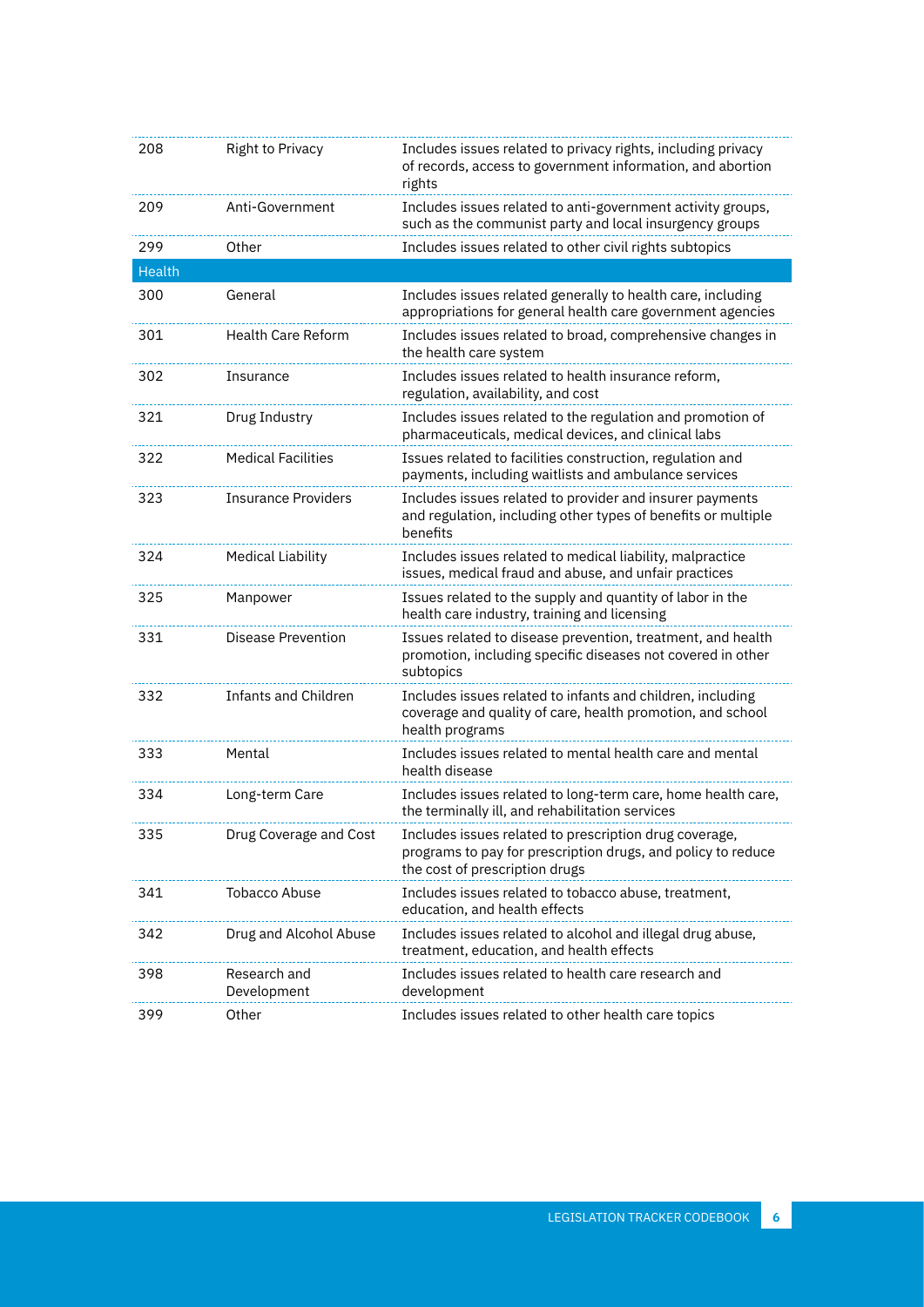| Agriculture |                             |                                                                                                                                                      |
|-------------|-----------------------------|------------------------------------------------------------------------------------------------------------------------------------------------------|
| 400         | General                     | Includes issues related to general agriculture policy,<br>including appropriations for general agriculture government<br>agencies                    |
| 401         | Trade                       | Includes issues related to the regulation and impact of<br>agricultural foreign trade                                                                |
| 402         | <b>Subsidies to Farmers</b> | Includes issues related to government subsidies to farmers<br>and ranchers, including agricultural disaster insurance                                |
| 403         | Food Inspection & Safety    | Includes issues related to food inspection and safety,<br>including seafood, and labeling requirements                                               |
| 404         | Marketing & Promotion       | Includes issues related to efforts to provide information on<br>agricultural products to consumers and the regulation of<br>agricultural marketing   |
| 405         | Animal and Crop Disease     | Includes issues related to animal and crop disease,<br>pest control and pesticide regulation, and welfare for<br>domesticated animals                |
| 408         | Fisheries & Fishing         | Includes issues related to fishing, commercial fishery<br>regulation and conservation                                                                |
| 498         | Research and<br>Development | Includes issues related to agricultural research and<br>development                                                                                  |
| 499         | Other                       | Includes issues related to other agricultural subtopics                                                                                              |
| Labor       |                             |                                                                                                                                                      |
| 500         | General                     | Includes issues generally related to labor, employment, and<br>pensions, including appropriations for government agencies<br>regulating labor policy |
| 501         | <b>Worker Safety</b>        | Includes issues related to worker safety and protection and<br>compensation for work-related injury and disease                                      |
| 502         | <b>Employment Training</b>  | Includes issues related to job training for adult workers,<br>workforce development, and efforts to retrain displaced<br>workers                     |
| 503         | <b>Employee Benefits</b>    | Includes issues related to all employee benefits, pensions,<br>and retirement accounts, including government-provided<br>unemployment insurance      |
| 504         | <b>Labor Unions</b>         | Includes issues related to labor unions, collective bargaining,<br>and employer-employee relations                                                   |
| 505         | Fair Labor Standards        | Includes issues related to fair labor standards, such as the<br>minimum wage and overtime compensation, and labor law                                |
| 506         | Youth Employment            | Includes issues related to youth employment, child labor,<br>and job training for youths                                                             |
| 529         | Migrant and Seasonal        | Includes issues related to migrant, guest, and seasonal<br>workers                                                                                   |
| 599         | Other                       | Issues related to other labor policy                                                                                                                 |
| Education   |                             |                                                                                                                                                      |
| 600         | General                     | Includes issues related to general education policy, including<br>appropriations for government agencies regulating education<br>policy              |
| 601         | Higher                      | Includes issues related to higher education, student loans<br>and education finance, and the regulation of colleges and<br>universities              |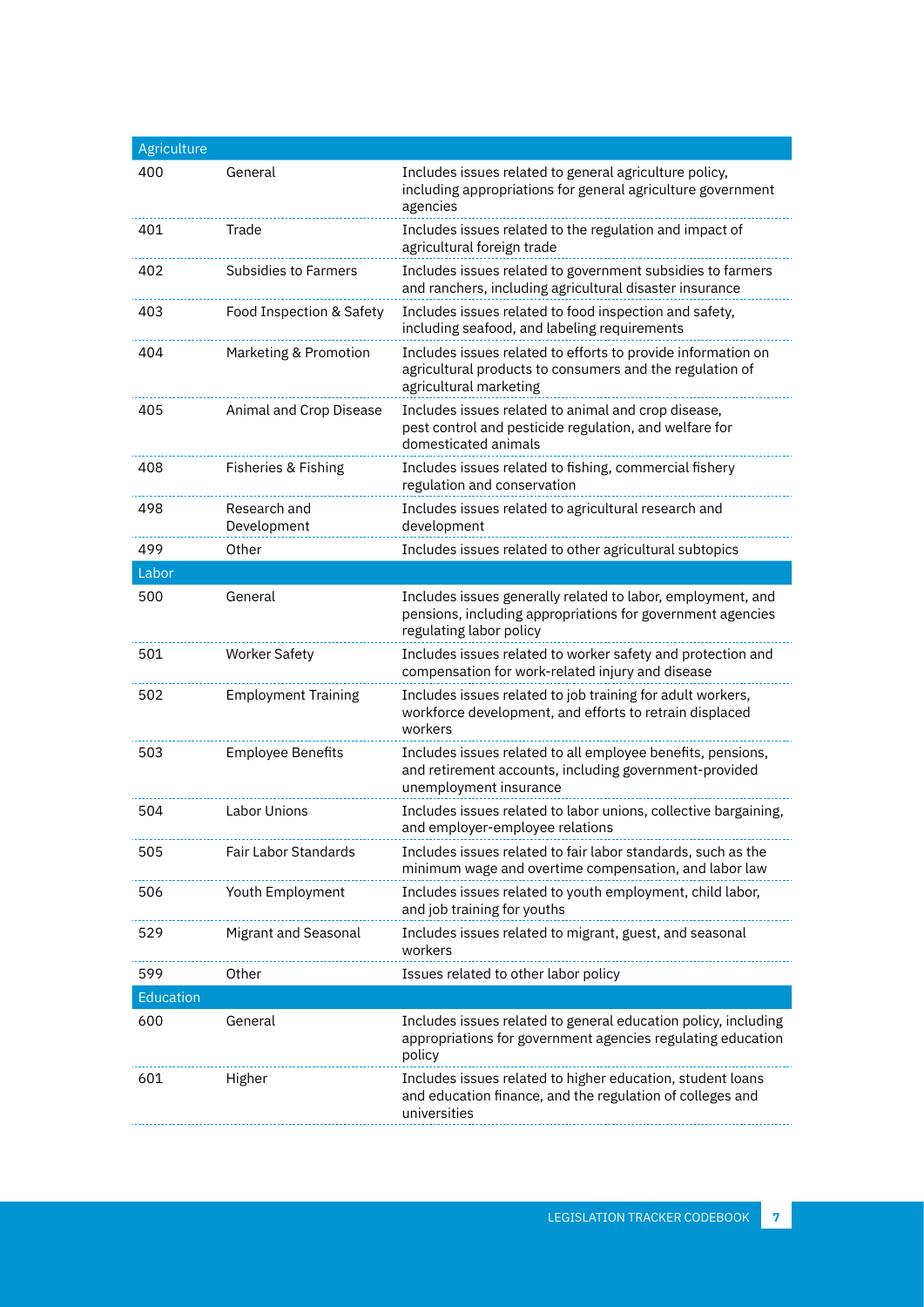| 602           | Elementary & Secondary      | Includes issues related to elementary and primary schools,<br>school reform, safety in schools, and efforts to generally<br>improve educational standards and outcomes                                 |
|---------------|-----------------------------|--------------------------------------------------------------------------------------------------------------------------------------------------------------------------------------------------------|
| 603           | Underprivileged             | Includes issues related to education of underprivileged<br>students, including adult literacy programs, bilingual<br>education needs, and rural education initiatives                                  |
| 604           | Vocational                  | Includes issues related to vocational education for children<br>and adults, and their impact                                                                                                           |
| 606           | Special                     | Includes issues related to special education and education<br>for the physically or mentally handicapped                                                                                               |
| 607           | Excellence                  | Includes issues related to education excellence, including<br>efforts to increase the quality of specific areas, such as math,<br>science, or foreign language skills                                  |
| 698           | Research and<br>Development | Includes issues related to research and development in<br>education                                                                                                                                    |
| 699           | Other                       | Includes issues related to other subtopics in education policy                                                                                                                                         |
| Environment   |                             |                                                                                                                                                                                                        |
| 700           | General                     | Includes issues related to general environmental policy,<br>including appropriations for government agencies regulating<br>environmental policy                                                        |
| 701           | Drinking Water              | Includes issues related to domestic drinking water safety,<br>supply, pollution, fluoridation, and conservation                                                                                        |
| 703           | Waste Disposal              | Includes issues related to the disposal and treatment of<br>wastewater, solid waste, and runoff.                                                                                                       |
| 704           | Hazardous Waste             | Includes issues related to hazardous waste and toxic<br>chemical regulation, treatment, and disposal                                                                                                   |
| 705           | Air Pollution               | Includes issues related to air pollution, climate change, and<br>noise pollution                                                                                                                       |
| 707           | Recycling                   | Includes issues related to recycling, reuse, and resource<br>conservation                                                                                                                              |
| 708           | <b>Indoor Hazards</b>       | Includes issues related to indoor environmental hazards,<br>indoor air contamination (including on airlines), and indoor<br>hazardous substances such as asbestos                                      |
| 709           | Species & Forest            | Includes issues related to species and forest protection,<br>endangered species, control of the domestic illicit trade<br>in wildlife products, and regulation of laboratory or<br>performance animals |
| 711           | Conservation                | Includes issues related to land and water conservation                                                                                                                                                 |
| 798           | R&D                         | Includes issues related to research and development in<br>environmental technology, not including alternative energy                                                                                   |
| 799           | Other                       | Includes issues related to other environmental subtopics                                                                                                                                               |
| <b>Energy</b> |                             |                                                                                                                                                                                                        |
| 800           | General                     | Includes issues generally related to energy policy, including<br>appropriations for government agencies regulating energy<br>policy                                                                    |
| 801           | Nuclear                     | Includes issues related to nuclear energy, safety and<br>security, and disposal of nuclear waste                                                                                                       |
| 802           | Electricity                 | Includes issues related to general electricity, hydropower,<br>and regulation of electrical utilities                                                                                                  |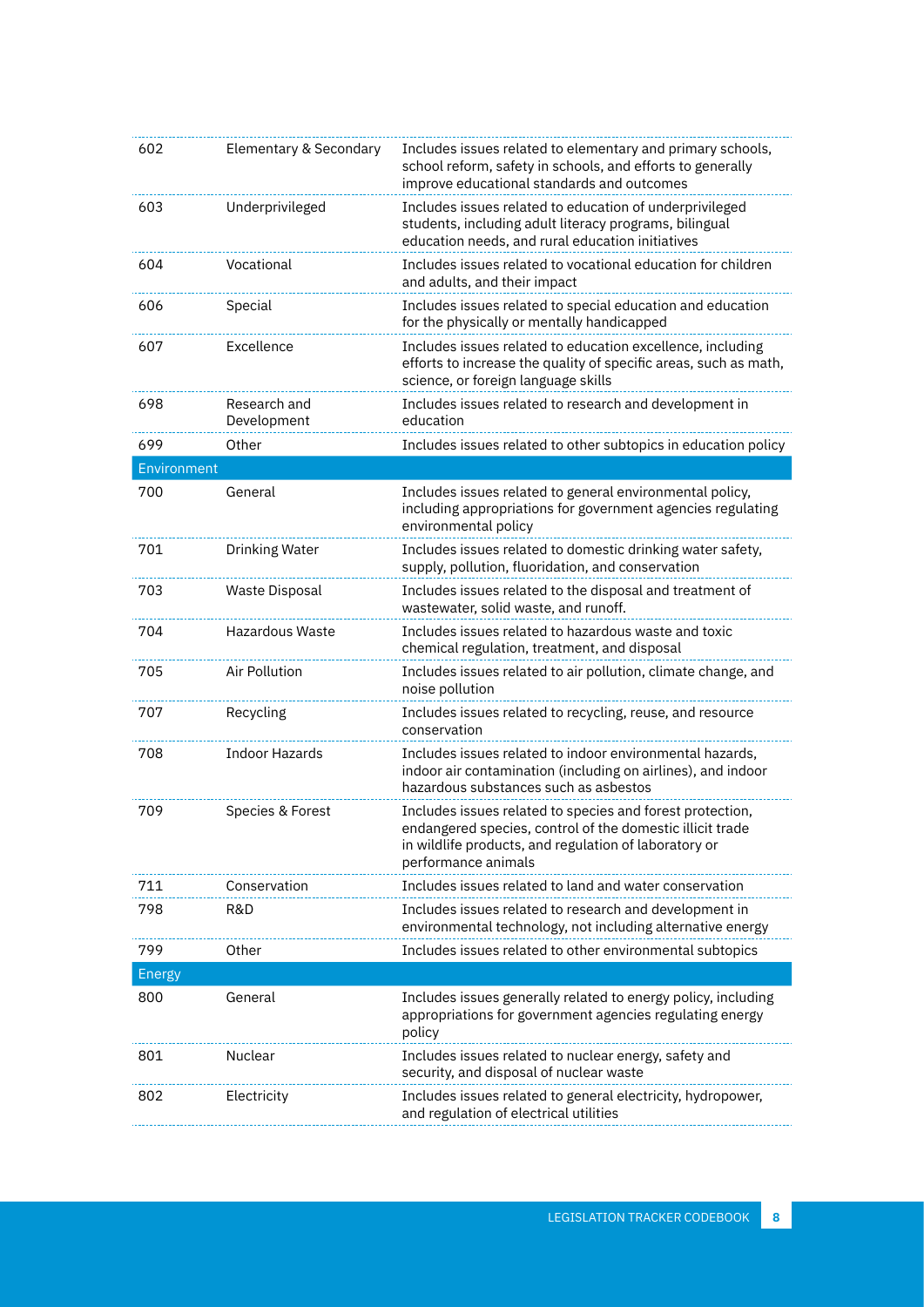| 803            | Natural Gas & Oil           | Includes issues related to natural gas and oil, drilling, oil<br>spills and flaring, oil and gas prices, shortages, and gasoline<br>regulation                |
|----------------|-----------------------------|---------------------------------------------------------------------------------------------------------------------------------------------------------------|
| 805            | Coal                        | Includes issues related to coal production, use, trade,<br>and regulation, including coal gasification and clean coal<br>technologies                         |
| 806            | Alternative & Renewable     | Includes issues related to alternative and renewable energy,<br>biofuels, hydrogen and geothermal power                                                       |
| 807            | Conservation                | Includes issues related to energy conservation and energy<br>efficiency, including vehicles, homes, commercial use, and<br>government                         |
| 898            | Research and<br>Development | Includes issues related to energy research and development                                                                                                    |
| 899            | Other                       | Includes issues related to other energy subtopics                                                                                                             |
| Immigration    |                             |                                                                                                                                                               |
| 900            | Immigration                 | Includes issues related to immigration, refugees, and<br>citizenship                                                                                          |
| Transportation |                             |                                                                                                                                                               |
| 1000           | General                     | Includes issues related generally to transportation,<br>including appropriations for government agencies regulating<br>transportation policy                  |
| 1001           | Mass                        | Includes issues related to mass transportation construction,<br>regulation, safety, and availability                                                          |
| 1002           | Highways                    | Includes issues related to public highway construction,<br>maintenance, and safety                                                                            |
| 1003           | Air Travel                  | Includes issues related to air travel, regulation and safety<br>of aviation, airports, air traffic control, pilot training, and<br>aviation technology        |
| 1005           | <b>Railroad Travel</b>      | Includes issues related to railroads, rail travel, rail<br>freight, and the development and deployment of new rail<br>technologies                            |
| 1007           | Maritime                    | Includes issues related to maritime transportation, including<br>maritime freight and shipping, safety and security, and inland<br>waterways and channels     |
| 1010           | Infrastructure              | Includes issues related to infrastructure and public works<br>including employment initiatives                                                                |
| 1098           | Research and<br>Development | Includes issues related to transportation research and<br>development                                                                                         |
| 1099           | Other                       | Includes issues related to other transportation subtopics                                                                                                     |
| Law and Crime  |                             |                                                                                                                                                               |
| 1200           | General                     | Includes issues related to general law, crime, and family<br>issues                                                                                           |
| 1201           | Agencies                    | Includes issues related to all law enforcement agencies,<br>including border, customs, and other specialized<br>enforcement agencies and their appropriations |
| 1202           | White Collar Crime          | Includes issues related to white collar crime, organized<br>crime, counterfeiting and fraud, cyber-crime, and money<br>laundering                             |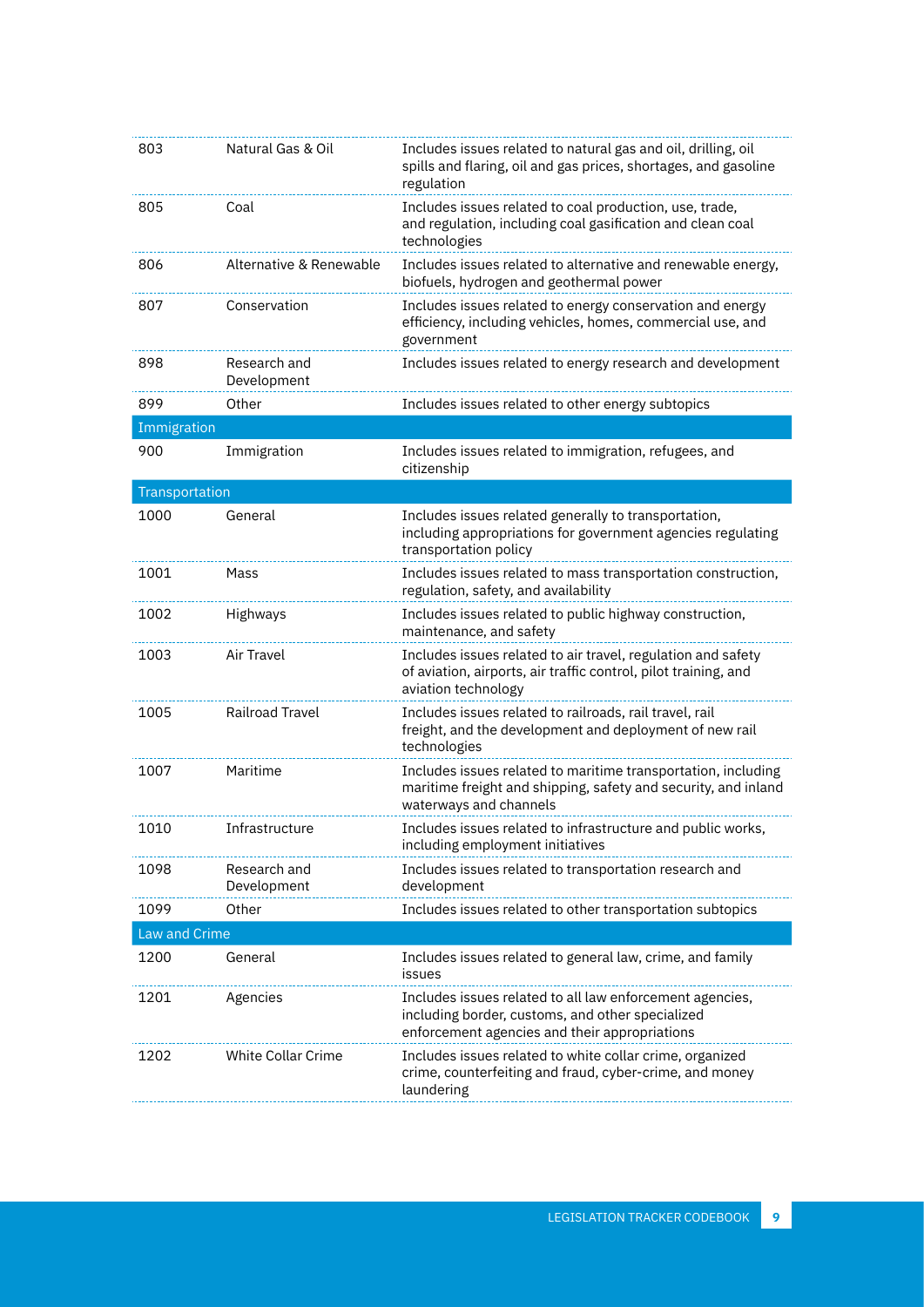| 1203                  | <b>Illegal Drugs</b>                | Issues related to illegal drug crime and enforcement,<br>criminal penalties for drug crimes, including international<br>efforts to combat drug trafficking                                                              |
|-----------------------|-------------------------------------|-------------------------------------------------------------------------------------------------------------------------------------------------------------------------------------------------------------------------|
| 1204                  | <b>Court Administration</b>         | Includes issues related to court administration, judiciary<br>appropriations, guidelines for bail, pre-release, fines, and<br>legal representation                                                                      |
| 1205                  | Prisons                             | Includes issues related to prisons and jails, parole systems,<br>and appropriations                                                                                                                                     |
| 1206                  | Juvenile Crime                      | Includes issues related to juvenile crime and justice, juvenile<br>prisons and jails, and efforts to reduce juvenile crime and<br>recidivism                                                                            |
| 1207                  | Child Abuse                         | Includes issues related to child abuse, child pornography,<br>sexual exploitation of children, and parental kidnapping                                                                                                  |
| 1208                  | <b>Family Issues</b>                | Includes issues related to family issues, domestic violence,<br>child welfare, family law                                                                                                                               |
| 1209                  | Police, Fire and Weapons<br>Control | Observations related to state and local police, firefighters,<br>and other first responders, weapons control, and criminal<br>investigation.                                                                            |
| 1210                  | Criminal & Civil Code               | Includes issues related to domestic criminal and civil codes,<br>including crimes not mentioned in other subtopics                                                                                                      |
| 1211                  | Crime Control                       | Includes issues related to the control, prevention, and<br>impact of crime                                                                                                                                              |
| 1227                  | Police                              | Includes issues related to the police and other general<br>domestic security responses to terrorism, such as special<br>police                                                                                          |
| 1299                  | Other                               | Includes issues related to other law, crime, and family<br>subtopics                                                                                                                                                    |
|                       |                                     |                                                                                                                                                                                                                         |
| <b>Social Welfare</b> |                                     |                                                                                                                                                                                                                         |
| 1300                  | General                             | Includes issues generally related to social welfare policy                                                                                                                                                              |
| 1302                  | Low-Income Assistance               | Includes issues related to poverty assistance for low-income<br>families, including food assistance programs, programs<br>to assess or alleviate welfare dependency, and tax credits<br>directed at low income families |
| 1303                  | <b>Elderly Assistance</b>           | Includes issues related to elderly issues and elderly<br>assistance, including government pensions                                                                                                                      |
| 1304                  | <b>Disabled Assistance</b>          | Includes issues related to aid for people with physical or<br>mental disabilities                                                                                                                                       |
| 1305                  | <b>Volunteer Associations</b>       | Includes issues related to domestic volunteer associations,<br>charities, and youth organizations                                                                                                                       |
| 1308                  | Child Care                          | Includes issues related to parental leave and child care                                                                                                                                                                |
| 1399                  | Other                               | Includes issues related to other social welfare policy<br>subtopics                                                                                                                                                     |
| <b>Housing</b>        |                                     |                                                                                                                                                                                                                         |
| 1400                  | General                             | Includes issues related generally to housing and urban<br>affairs                                                                                                                                                       |
| 1401                  | <b>Community Development</b>        | Includes issues related to housing and community<br>development, neighborhood development, and national<br>housing policy                                                                                               |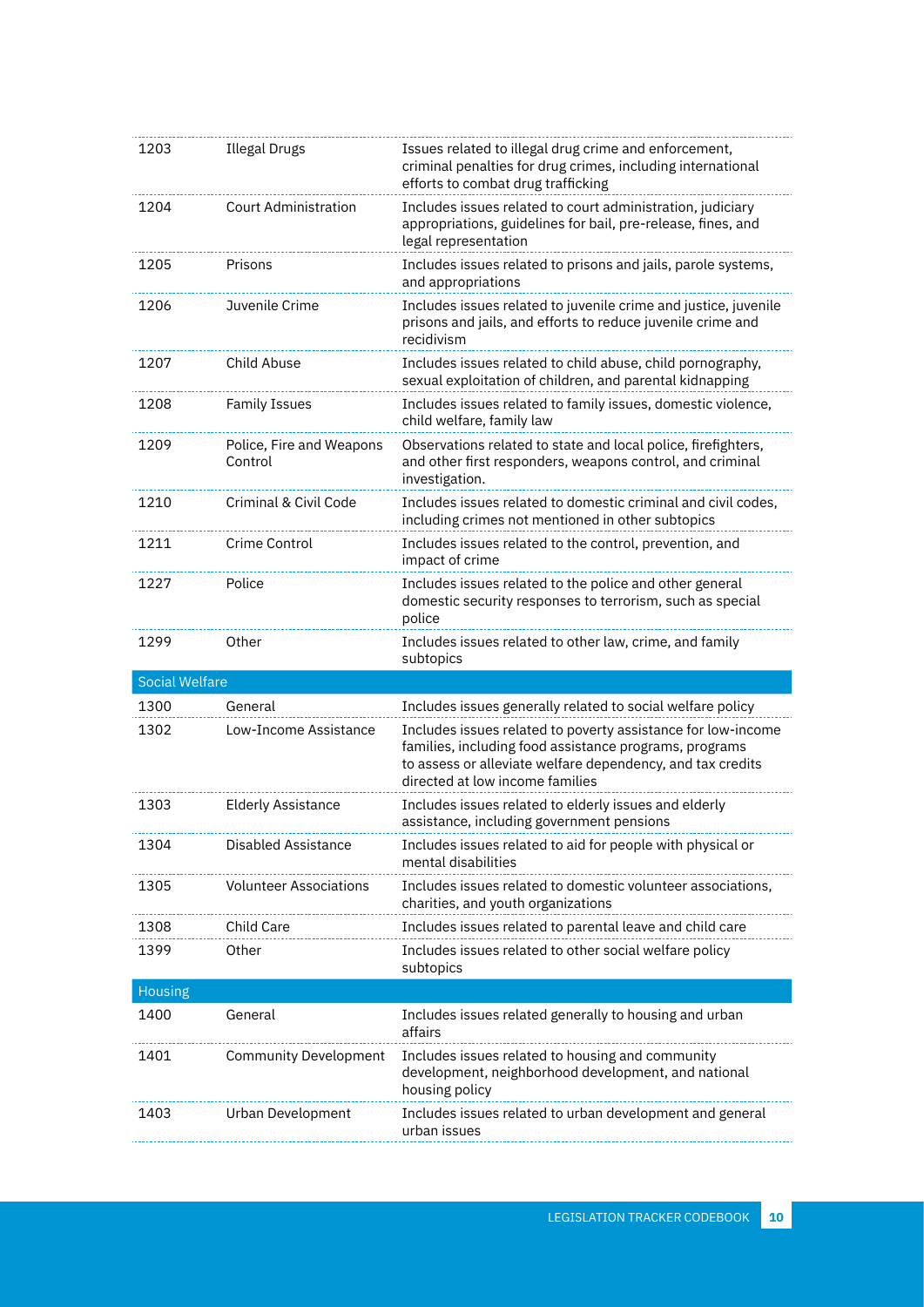| 1404                     | <b>Rural Housing</b>        | Includes issues related to rural housing                                                                                                                                              |
|--------------------------|-----------------------------|---------------------------------------------------------------------------------------------------------------------------------------------------------------------------------------|
| 1405                     | Rural Development           | Includes issues related to non-housing rural economic<br>development                                                                                                                  |
| 1406                     | Low-Income Assistance       | Includes issues related to housing for low-income individuals<br>and families, including public housing projects and housing<br>affordability programs                                |
| 1407                     | Veterans                    | Includes issues related to housing for military veterans and<br>their families, including subsidies for veterans                                                                      |
| 1408                     | Elderly                     | Includes issues related to housing for the elderly, including<br>housing facilities for the handicapped elderly                                                                       |
| 1409                     | Homeless                    | Includes issues related to housing for the homeless and<br>efforts to reduce homelessness                                                                                             |
| 1498                     | Research and<br>Development | Includes issues related to housing and community<br>development research and development                                                                                              |
| 1499                     | Other                       | Other issues related to housing and community development                                                                                                                             |
| <b>Domestic Commerce</b> |                             |                                                                                                                                                                                       |
| 1500                     | General                     | Includes issues generally related to domestic commerce,<br>including appropriations for government agencies regulating<br>domestic commerce                                           |
| 1501                     | Banking                     | Includes issues related to the regulation of national banking<br>systems and other non-bank financial institutions                                                                    |
| 1502                     | Securities & Commodities    | Includes issues related to the regulation and facilitation<br>of securities and commodities trading, regulation of<br>investments and related industries, and exchanges               |
| 1504                     | <b>Consumer Finance</b>     | Includes issues related to consumer finance, mortgages,<br>credit cards, access to credit records, and consumer credit<br>fraud                                                       |
| 1505                     | <b>Insurance Regulation</b> | Includes issues related to insurance regulation, fraud and<br>abuse in the insurance industry, the financial health of the<br>insurance industry, and insurance availability and cost |
| 1507                     | Bankruptcy                  | Includes issues related to personal, commercial, and<br>municipal bankruptcies                                                                                                        |
| 1520                     | Corporate Management        | Includes issues related to corporate mergers, antitrust<br>regulation, corporate accounting and governance, and<br>corporate management                                               |
| 1521                     | <b>Small Businesses</b>     | Includes issues related to small businesses, including<br>programs to promote and subsidize small businesses                                                                          |
| 1522                     | Copyrights and Patents      | Includes issues related to copyrights and patents, patent<br>reform, and intellectual property                                                                                        |
| 1523                     | Disaster Relief             | Includes issues related to domestic natural disaster<br>relief, disaster or flood insurance, and natural disaster<br>preparedness                                                     |
| 1524                     | Tourism                     | Issues related to tourism regulation, promotion, and impact                                                                                                                           |
| 1525                     | <b>Consumer Safety</b>      | Includes issues related to consumer fraud and safety in<br>domestic commerce                                                                                                          |
| 1526                     | Sports Regulation           | Includes issues related to the regulation and promotion of<br>sports, gambling, and personal fitness                                                                                  |
| 1598                     | R&D                         | Includes issues related to domestic commerce research and<br>development                                                                                                              |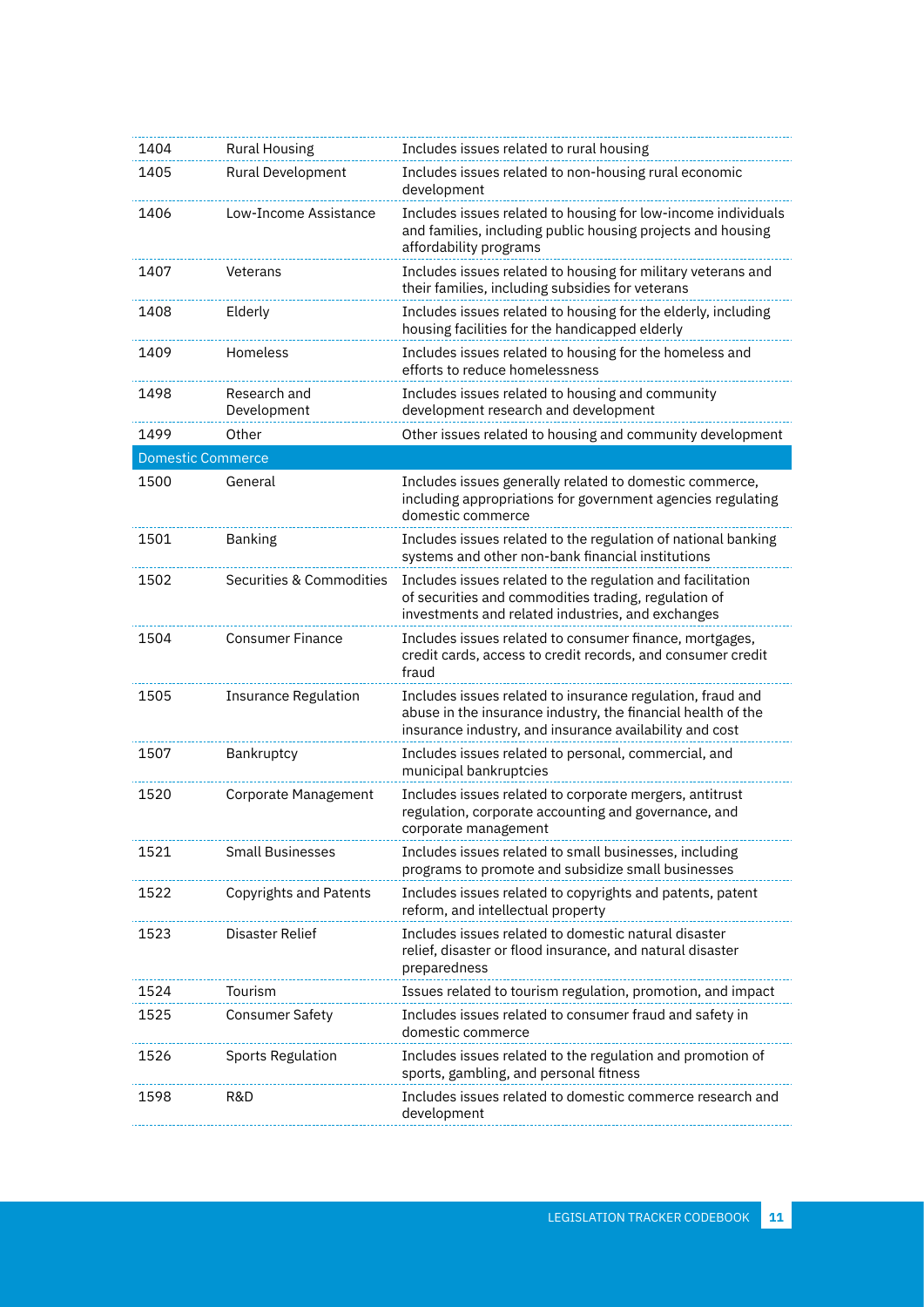| 1599    | Other                                        | Includes issues related to other domestic commerce policy                                                                                                                 |
|---------|----------------------------------------------|---------------------------------------------------------------------------------------------------------------------------------------------------------------------------|
|         |                                              | subtopics                                                                                                                                                                 |
| Defense |                                              |                                                                                                                                                                           |
| 1600    | General                                      | Includes issues related generally to defense policy and<br>appropriations for agencies that oversee general defense<br>policy                                             |
| 1602    | Alliances                                    | Includes issues related to defense alliance and agreement,<br>security assistance, and UN peacekeeping activities                                                         |
| 1603    | Intelligence                                 | Includes issues related to military intelligence, espionage,<br>and covert operations                                                                                     |
| 1604    | Readiness                                    | Includes issues related to military readiness, coordination<br>of armed services air support and sealift capabilities, and<br>national stockpiles of strategic materials. |
| 1605    | Nuclear Arms                                 | Includes issues related to nuclear weapons, nuclear<br>proliferation, and modernization of nuclear equipment                                                              |
| 1606    | Military Aid                                 | Includes issues related to military aid to other countries and<br>the control of arms sales to other countries                                                            |
| 1608    | <b>Personnel Issues</b>                      | Includes issues related to military manpower, military<br>personnel and their dependents, military courts, and general<br>veterans issues                                 |
| 1610    | Procurement                                  | Includes issues related to military procurement, conversion<br>of old equipment, and weapons systems evaluation                                                           |
| 1611    | <b>Installations &amp; Land</b>              | Includes issues related to military installations, construction,<br>and land transfers                                                                                    |
| 1612    | National Guard and<br><b>Reserve Affairs</b> | Observations related to the national guard and reserves                                                                                                                   |
| 1614    | Hazardous Waste                              | Includes issues related to military nuclear and hazardous<br>waste disposal and military environmental compliance                                                         |
| 1615    | Civil                                        | Includes issues related to domestic civil defense, national<br>security responses to terrorism, and other issues related to<br>homeland security                          |
| 1616    | Civilian Personnel                           | Includes issues related to non-contractor civilian personnel,<br>civilian employment in the defense industry, and military<br>base closings                               |
| 1617    | Contractors                                  | Includes issues related to military contractors and<br>contracting, oversight of military contractors, and fraud by<br>military contractors                               |
| 1619    | Foreign Operations                           | Includes issues related to direct war-related foreign military<br>operations, prisoners of war, and collateral damage to civilian<br>populations                          |
| 1620    | Claims against Military                      | Includes issues related to claims against the military,<br>settlements for military dependents, and compensation for<br>civilians injured in military operations          |
| 1698    | Research and<br>Development                  | Includes issues related to defense research and<br>development                                                                                                            |
| 1699    | Other                                        | Includes issues related to other defense policy subtopics                                                                                                                 |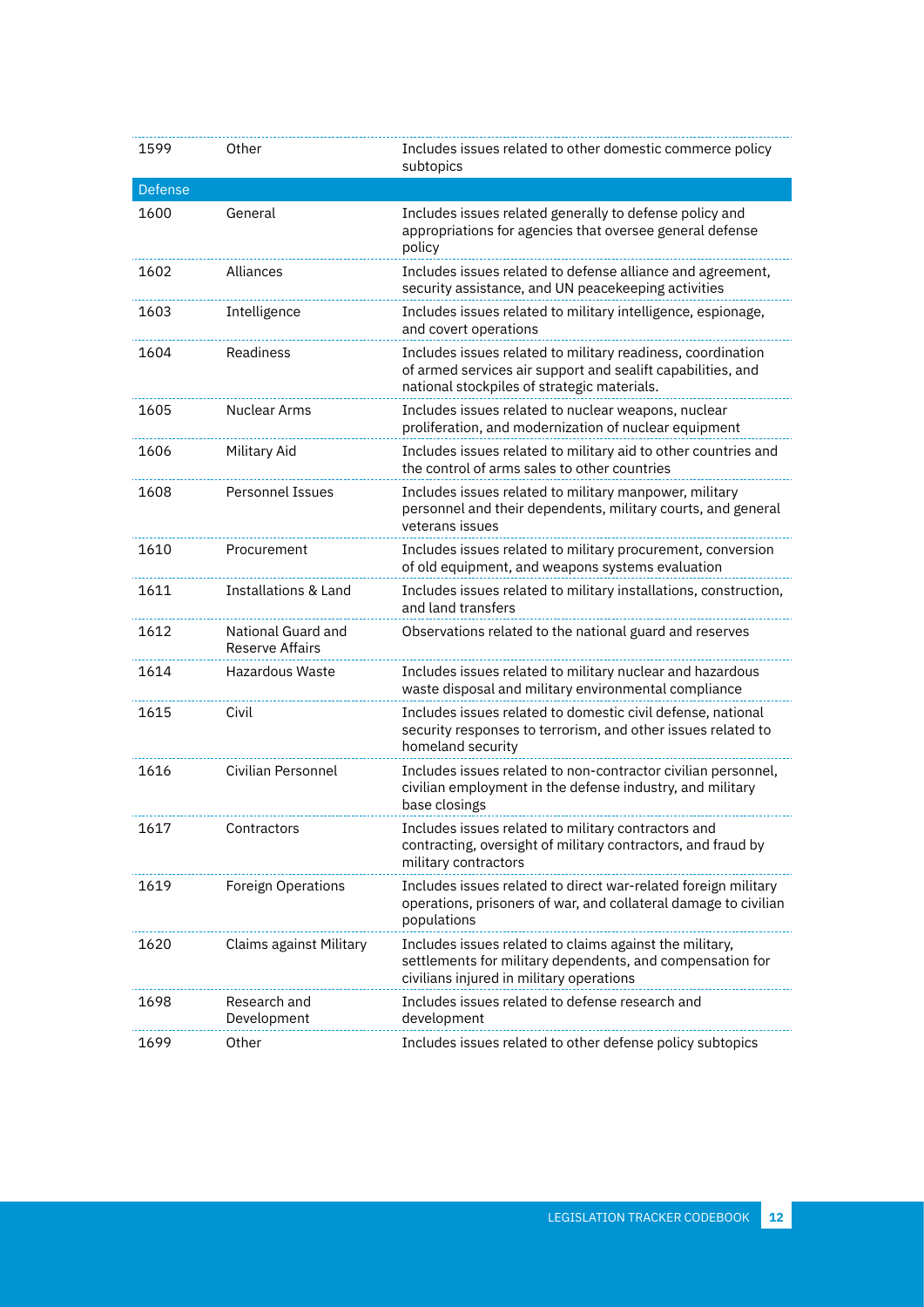| Technology                   |                                |                                                                                                                                                                                                |
|------------------------------|--------------------------------|------------------------------------------------------------------------------------------------------------------------------------------------------------------------------------------------|
| 1700                         | General                        | Includes issues related to general space, science,<br>technology, and communications                                                                                                           |
| 1701                         | Space                          | Includes issues related to the government use of space and<br>space resource exploitation agreements, government space<br>programs and space exploration, and the military use of<br>space     |
| 1704                         | <b>Commercial Use of Space</b> | Includes issues related to the regulation and promotion of<br>commercial use of space, commercial satellite technology,<br>and government efforts to encourage commercial space<br>development |
| 1705                         | <b>Science Transfer</b>        | Includes issues related to science and technology transfer<br>and international science cooperation                                                                                            |
| 1706                         | Telecommunications             | Includes issues related to telephone and telecommunication<br>regulation, infrastructure for high-speed internet, and other<br>forms of telecommunication                                      |
| 1707                         | <b>Broadcast</b>               | Includes issues related to the regulation of the newspaper,<br>publishing, radio, and broadcast television industries                                                                          |
| 1708                         | <b>Weather Forecasting</b>     | Includes issues related to weather forecasting,<br>oceanography, geological surveys, and weather forecasting<br>research and technology                                                        |
| 1709                         | Computers                      | Includes issues related generally to the computer industry,<br>regulation of the internet, and computer security                                                                               |
| 1798                         | Research and<br>Development    | Includes issues related to space, science, technology, and<br>communication research and development not mentioned in<br>other subtopics.                                                      |
| 1799                         | Other                          | Includes issues related to other space, science, technology,<br>and communication research and development                                                                                     |
| <b>Foreign Trade</b>         |                                |                                                                                                                                                                                                |
| 1800                         | General                        | Includes issues generally related to foreign trade and<br>appropriations for government agencies generally regulating<br>foreign trade                                                         |
| 1802                         | <b>Trade Agreements</b>        | Includes issues related to trade negotiations, disputes, and<br>agreements, including tax treaties                                                                                             |
| 1803                         | Exports                        | Includes issues related to export regulation, subsidies,<br>promotion, and control                                                                                                             |
| 1804                         | <b>Private Investments</b>     | Includes issues related to international private business<br>investment and corporate development                                                                                              |
| 1806                         | Competitiveness                | Includes issues related to productivity and competitiveness<br>of domestic businesses and balance of payments issues                                                                           |
| 1807                         | Tariff & Imports               | Includes issues related to tariffs and other barriers to<br>imports, import regulation and impact of imports on<br>domestic industries                                                         |
| 1808                         | <b>Exchange Rates</b>          | Includes issues related to exchange rates and related issues                                                                                                                                   |
| 1899                         | Other                          | Includes issues related to other foreign trade policy<br>subtopics                                                                                                                             |
| <b>International Affairs</b> |                                |                                                                                                                                                                                                |
| 1900                         | General                        | Includes issues related to general international affairs and<br>foreign aid, including appropriations for general government<br>foreign affairs agencies                                       |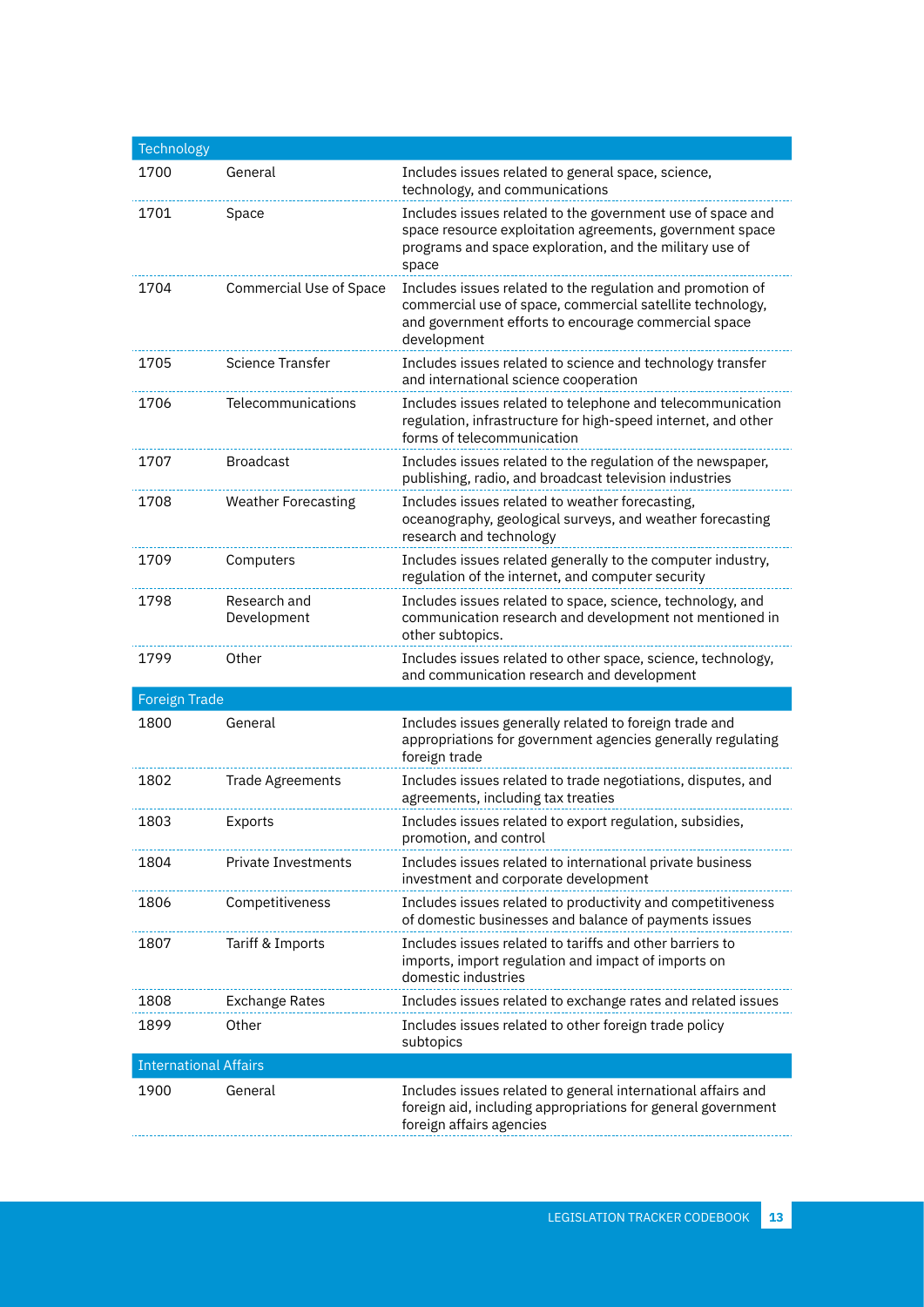| 1901                         | Foreign Aid                    | Includes issues related to foreign aid not directly targeted at<br>increasing international development                                                                                                                                 |
|------------------------------|--------------------------------|-----------------------------------------------------------------------------------------------------------------------------------------------------------------------------------------------------------------------------------------|
| 1902                         | Resources Exploitation         | Includes issues related to international resources<br>exploitation and resources agreements, law of the sea, and<br>international ocean conservation efforts                                                                            |
| 1905                         | <b>Developing Countries</b>    | Includes issues related specifically to developing countries<br>(for financial issues see 1906)                                                                                                                                         |
| 1906                         | <b>International Finance</b>   | Includes issues related to international finance and<br>economic development, the World Bank and International<br>Monetary Fund, regional development banks, sovereign debt,<br>and implications for international lending institutions |
| 1910                         | Western Europe                 | Includes issues related to Western Europe and the European<br>Union                                                                                                                                                                     |
| 1921                         | Specific Country               | Includes issues related specifically to a foreign country or<br>region that does not fall under other codes, assessment<br>of political issues in other countries, relations between<br>individual countries                            |
| 1925                         | Human Rights                   | Includes issues related to human rights, human rights<br>violations, human rights treaties and conventions, UN reports<br>on human rights, and crimes associated with genocide or<br>crimes against humanity                            |
| 1926                         | Organizations                  | International organizations, NGOs, the United Nations,<br>International Red Cross, UNESCO, International Olympic<br>Committee, International Criminal Court                                                                             |
| 1927                         | Terrorism                      | Includes issues related to international terrorism, hijacking,<br>and acts of piracy in other countries, efforts to fight<br>international terrorism, and international legal mechanisms<br>to combat terrorism                         |
| 1929                         | Diplomats                      | Includes issues related to diplomats, diplomacy, embassies,<br>citizens abroad, foreign diplomats in the country, and visas<br>and passports                                                                                            |
| 1999                         | Other                          | Includes issues related to other international affairs policy<br>subtopics                                                                                                                                                              |
| <b>Government Operations</b> |                                |                                                                                                                                                                                                                                         |
| 2000                         | General                        | Includes issues related to general government operations,<br>including appropriations for multiple government agencies                                                                                                                  |
| 2001                         | Intergovernmental<br>Relations | Includes issues related to intergovernmental relations and<br>local government issues                                                                                                                                                   |
| 2002                         | <b>Bureaucracy</b>             | Includes issues related to general government efficiencies<br>and bureaucratic oversight                                                                                                                                                |
| 2003                         | <b>Postal Service</b>          | Includes issues related to postal services, regulation of mail,<br>and post-civil service                                                                                                                                               |
| 2004                         | Employees                      | Includes issues related to civil employees not mentioned<br>in other subtopics, government pensions, and general civil<br>service issues                                                                                                |
| 2005                         | Appointments                   | Includes issues related to nominations and appointments<br>not mentioned elsewhere                                                                                                                                                      |
| 2006                         | Currency                       | Includes issues related the currency, national mints, medals,<br>and commemorative coins                                                                                                                                                |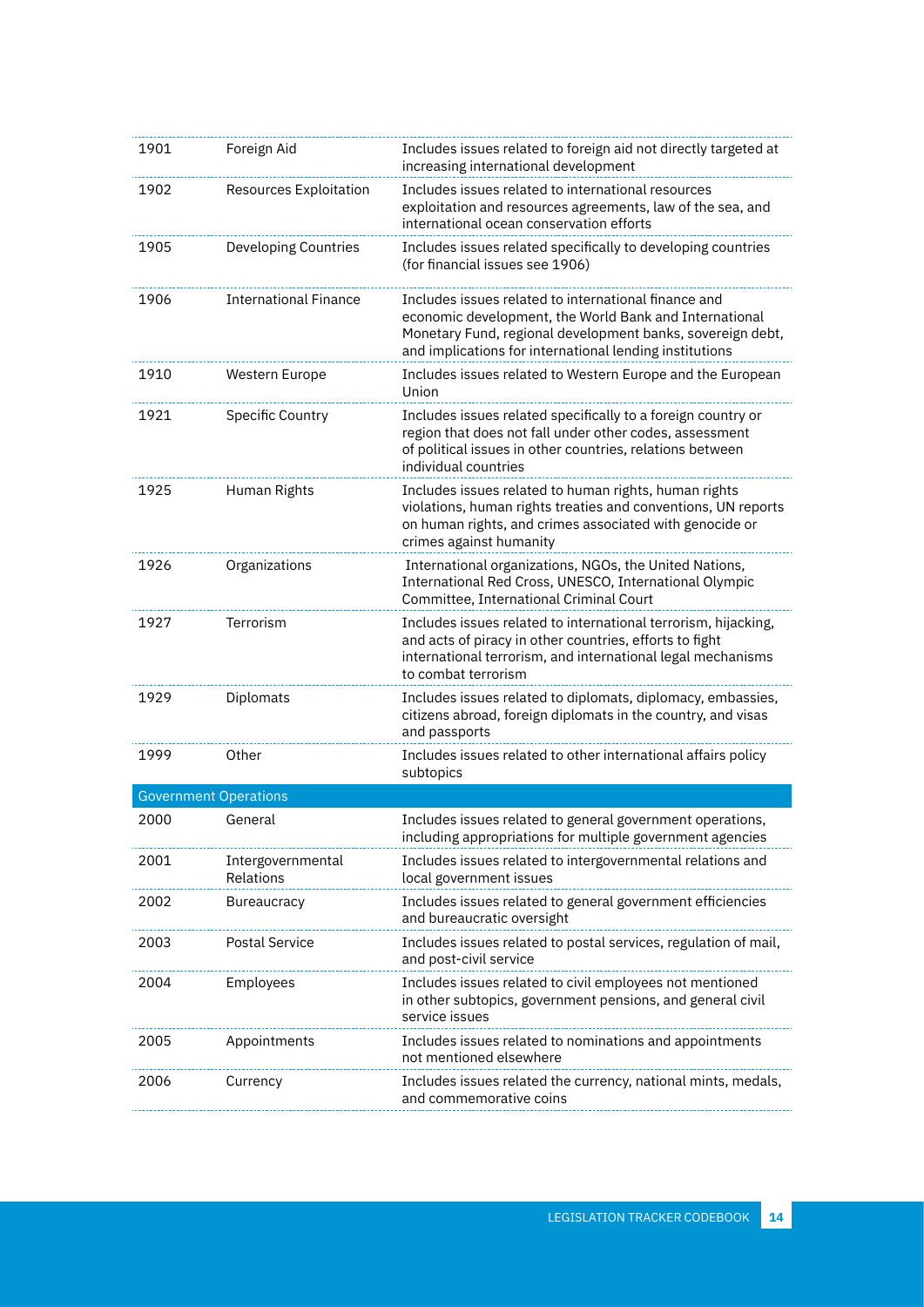| 2007                |                                      |                                                                                                                                                                                   |
|---------------------|--------------------------------------|-----------------------------------------------------------------------------------------------------------------------------------------------------------------------------------|
|                     | Procurement &<br>Contractors         | Includes issues related to government procurement,<br>government contractors, contractor and procurement fraud,<br>and procurement processes and systems                          |
| 2008                | <b>Property Management</b>           | Includes issues related to government property<br>management, construction, and regulation                                                                                        |
| 2009                | <b>Tax Administration</b>            | Includes issues related to tax administration, enforcement,<br>and auditing for both individuals and corporations                                                                 |
| 2010                | Scandals                             | Includes issues related to public scandal and impeachment                                                                                                                         |
| 2011                | <b>Branch Relations</b>              | Includes issues related to government branch relations,<br>administrative issues, and constitutional reforms                                                                      |
| 2012                | <b>Political Campaigns</b>           | Includes issues related to the regulation of political<br>campaigns, campaign finance, political advertising, and voter<br>registration                                           |
| 2013                | <b>Census &amp; Statistics</b>       | Includes issues related to census and statistics collection by<br>government                                                                                                      |
| 2014                | Capital City                         | Includes issues related to the capital city                                                                                                                                       |
| 2015                | <b>Claims Against</b>                | Includes issues related to claims against the government,<br>compensation for the victims of terrorist attacks, and<br>compensation policies without other substantive provisions |
| 2030                | <b>National Holidays</b>             | Includes issues related to national holidays and their<br>observation                                                                                                             |
| 2099                | Other                                | Includes issues related to other government operations<br>subtopics                                                                                                               |
| <b>Public Lands</b> |                                      |                                                                                                                                                                                   |
| 2100                | General                              | Includes issues related to general public lands, water                                                                                                                            |
|                     |                                      | management, and territorial issues                                                                                                                                                |
| 2101                | <b>National Parks</b>                | Includes issues related to national parks, memorials, historic<br>sites, and recreation, including the management and staffing<br>of cultural sites                               |
| 2102                | <b>Indigenous Affairs</b>            | Includes issues related to indigenous affairs, indigenous<br>lands, and assistance to indigenous people                                                                           |
| 2103                | <b>Public Lands</b>                  | Includes issues related to natural resources, public lands,<br>and forest management, including forest fires and livestock<br>grazing                                             |
| 2104                | Water Resources                      | Includes issues related to water resources, water resource<br>development and civil works, flood control, and research                                                            |
| 2105                | Dependencies &<br><b>Territories</b> | Includes issues related to territorial and dependency issues<br>and devolution                                                                                                    |
| 2199                | Other                                | Includes issues related to other public lands policy subtopics                                                                                                                    |
| Culture             |                                      |                                                                                                                                                                                   |
| 2300                | General                              | Includes issues related to general cultural policy issues                                                                                                                         |
|                     | Additional codes included by LCPS    |                                                                                                                                                                                   |
| Citizenship         |                                      |                                                                                                                                                                                   |
| 3000                | Naturalizations                      | Providing Lebanese citizenship to individuals of foreign<br>citizenship                                                                                                           |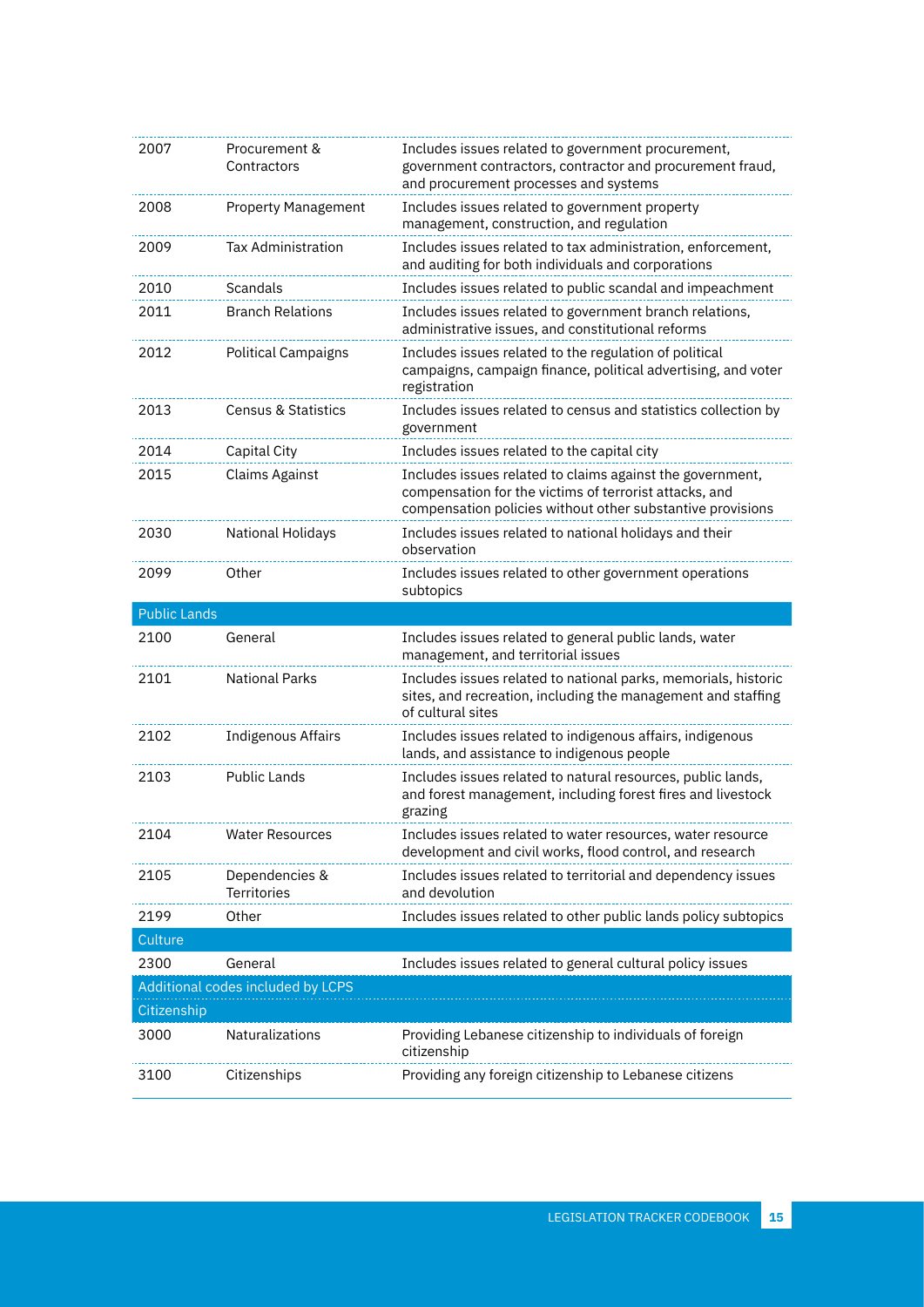#### **Administrative functions**

| <b>Administrative Function</b>        | <b>Definitions</b>                                                                                                            |
|---------------------------------------|-------------------------------------------------------------------------------------------------------------------------------|
| Licensing                             | Granting licenses for operations (such as hospitals, schools,<br>NGOs, sports associations, sale of weapons, and fertilizers) |
| Naturalization                        | Granting an individual Lebanese nationality                                                                                   |
| Appointment                           | The designation of personnel for already existing positions                                                                   |
| Approval of Domestic Contribution     | The approval/cancellation of a contribution (in-kind or<br>monetary) from a local party                                       |
| Financial Transfers                   | The transfer of funds or the opening of credit lines between<br>institutions                                                  |
| Citizenship                           | Allowing Lebanese to acquire foreign citizenship                                                                              |
| Regulation of Commercial Operations   | The regulations targeted at specific, small, non-banking<br>businesses                                                        |
| Approval of Foreign Contribution      | The approval/cancellation of a contribution (in-kind or<br>monetary) from a foreign party                                     |
| <b>Central Bank Circulars</b>         | Texts issued by the Central Bank                                                                                              |
| Establishing a Committee              | Creating a new committee that serves a specific role                                                                          |
| <b>NGOs Registrations</b>             | The establishment and registration of new non-governmental<br>organizations                                                   |
| <b>NGOs Affairs</b>                   | Affairs that take place within individual NGOs, such as<br>changing the name/location/director of an NGO                      |
| Correction                            | The correction of language or spelling mistakes in legislative<br>texts                                                       |
| Reorganizing Local Governance         | Forming or dissolving public institutions in determined<br>administrative regions                                             |
| <b>Issuing Stamps</b>                 | The issuance and circulation of stamps                                                                                        |
| Termination of Employment             | The retirement or dismissal of public sector employees                                                                        |
| Agreements and MoUs                   | The signing of a new memorandum of understanding (MOU)<br>between the state of Lebanon and a foreign entity                   |
| <b>Cancellation of License</b>        | The suspension or denial of a license or licensing request                                                                    |
| Delegating or Retracting Authorities  | Related to granting authority for personnel/committee to<br>carry out duties                                                  |
| Amending Customs and Tariffs          | Issues related to the pricing of imported products and trade<br>tariffs                                                       |
| Cancellation of Citizenship           | The suspension or denial of citizenship request                                                                               |
| Approving Infrastructure Works        | Approving infrastructure projects and setting a deadline for<br>their execution                                               |
| Disseminating Inter-Ministerial Plans | Outlining work operations to be followed in public<br>administrations                                                         |
| Amending Ongoing Public Works         | Related to the dropping of some sections of an ongoing<br>infrastructure project                                              |
| <b>Procurement of Services</b>        | Related to government or state procurement of private<br>contractors to conduct specific duties                               |
| <b>Electoral Affairs</b>              | Related to electoral activities such as determining polling<br>stations and inviting voters                                   |